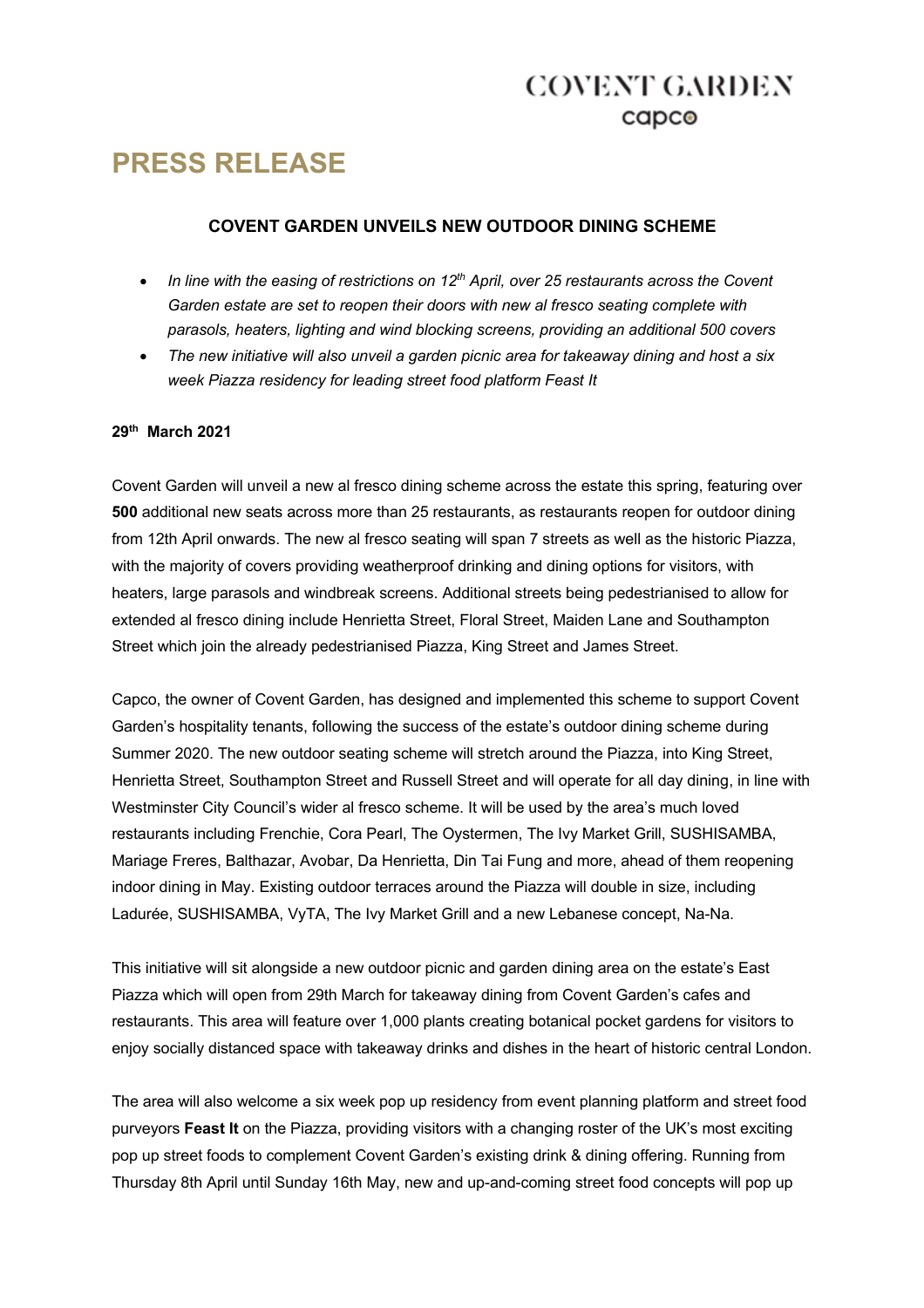weekly from Thursday to Sunday, including *Utter Waffle*, S*moky Gaucho, The Barrow, Milktree Vegan Gelato, Bubble Bros, The Little Orange Van, Kuka Coffee, Beetle Juice Drinks and Hermanos Tacos House.*

Michelle McGrath, Executive Director, Capco said: "Our new al fresco experience transforms Covent Garden into London's leading outdoor dining destination, offering an unrivalled choice of cafes and restaurants on beautiful pedestrianised streets. The strength in bookings observed ahead of reopening on 12 April reflects the underlying demand for experience-led dining and shopping and we look forward to welcoming visitors and workers back to London's West End."

For more information please visit www.coventgarden.london or visit @CoventGardenLDN

-Ends-

### **The full list of restaurants with outdoor dining in Covent Garden are\*:**

#### **Henrietta Street:**

- Avobar
- Cora Pearl
- Da Henrietta
- Din Tai Fung
- Frenchie
- Flat Iron
- Sticks n Sushi
- The Ivy Market Grill
- The Oystermen

#### **King Street:**

- Petersham Deli
- La Goccia
- Maxwell's
- Palm Court
- Mariage Freres
- Clos Maggiore

#### **Market Building and Piazza**

- Aubaine
- Buns & Buns
- Chez Antoinette
- Dirty Martini
- Laduree
- Le Pain Quotidien
- Shake Shack
- SushiSamba
- Tuttons
- VyTa